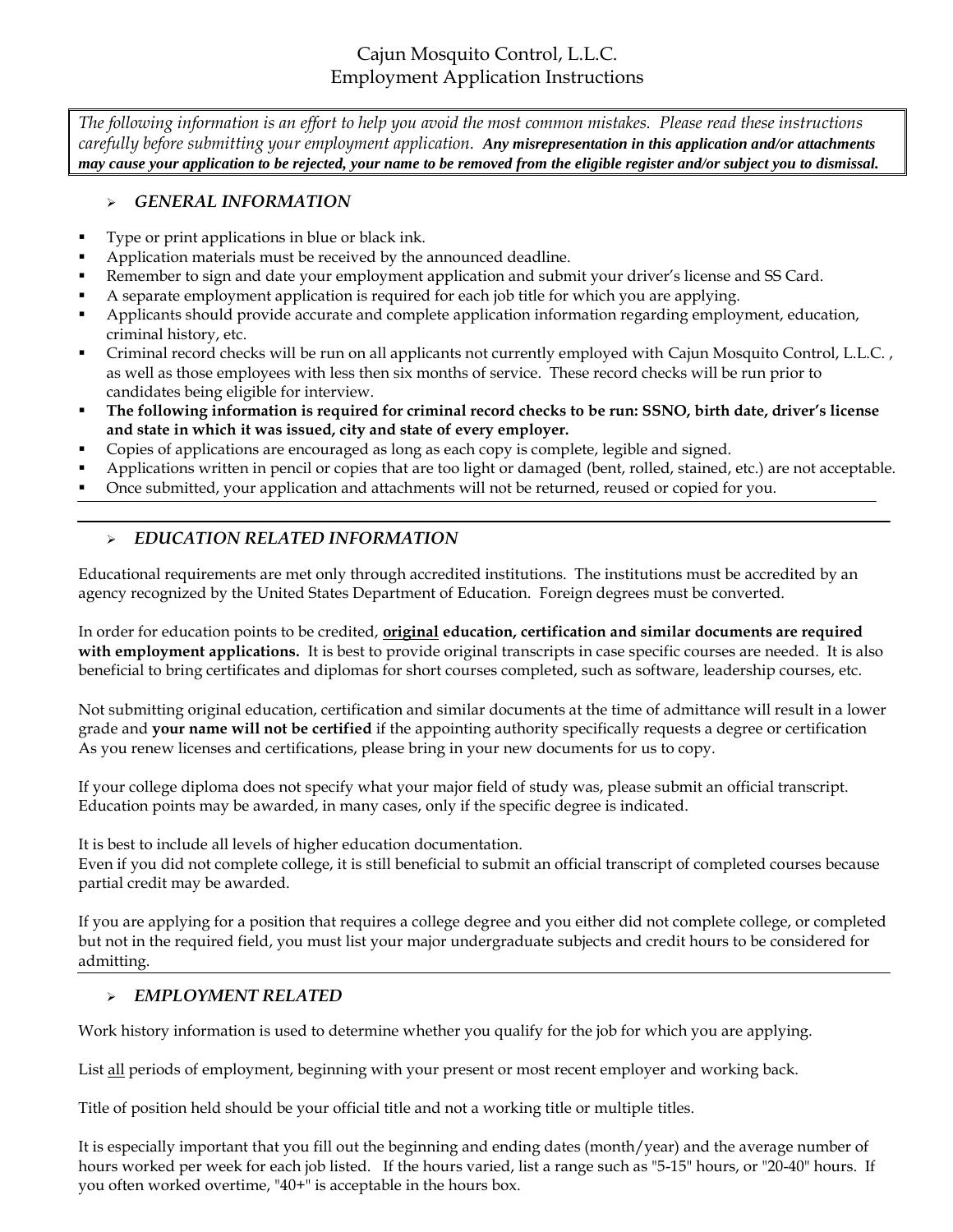If you held different jobs while working for the same employer (e.g. promotions), treat each change as a separate job using separate blocks and giving specific information for each change.

Also, describe in detail the specific duties beginning with your primary duties. Job descriptions should include types of software used, specific equipment operated, customer service specifics and other such details. Preprinted job descriptions are not accepted in place of description of duties on the application form since they do not necessarily reflect your particular position.

Where you have held supervisory positions, titles of people supervised, not just the number of people, should be indicated.

For volunteer work, complete all applicable information and submit a letter on the organization's letterhead specifying the nature of the work, average number of hours worked per week and the beginning and ending dates.

Check your starting and ending dates for feasibility. Look for errors such as employed from 2/6/87-1/4/82 or a date of 14/2/93, or 6/8/19.

Please do not use abbreviations, initials or military jargon when describing your duties or listing your job title.

Include specific details such as software used, equipment operated, types of records maintained, etc.

If you cannot fit all the jobs you have held on this application form, ask for supplemental sheets for listing additional jobs (or copy any blank job page).

### *POSITIONS AVAILABLE*

Entomologist Biologist Experienced Mosquito Personnel

**Persons with Louisiana Department of Agriculture & Forestry licensing in Commercial Mosquito Control will also add to applicant's score.**

**Please retain this original application and bring it and all supporting documents with you if you are called for an interview.**

**Cajun Mosquito Control, L.L.C. is an Equal Opportunity Employer**

**FAX all applications to Cajun Mosquito Control, L.L.C. at 337-365-7989**

Revised 01/16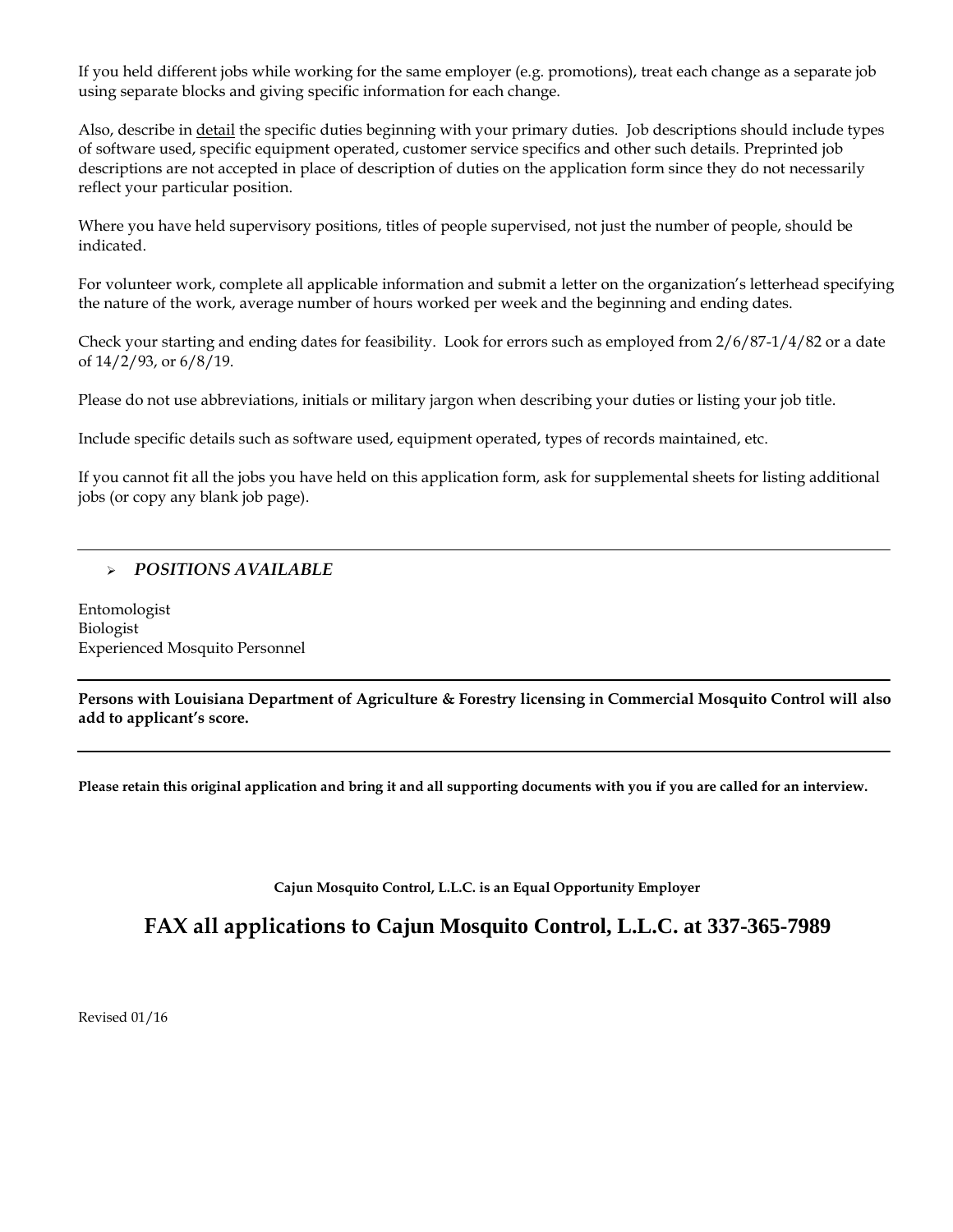

1819 E Main Street / New Iberia, LA / 70560 Phone: 337-365-7988 / FAX: 337-365-7989 Web Address: www.cajunmosquitocontrol.com

## **\*\*\* Please read employment application instructions before completing this form \*\*\***

| <b>POSITION FOR WHICH</b><br>YOU ARE APPLYING:                                                                                                                                                                                                                                                         |                                                                                                           |  |                    |  |  |                     |              |                                                |                                                                                                        |                      |  |
|--------------------------------------------------------------------------------------------------------------------------------------------------------------------------------------------------------------------------------------------------------------------------------------------------------|-----------------------------------------------------------------------------------------------------------|--|--------------------|--|--|---------------------|--------------|------------------------------------------------|--------------------------------------------------------------------------------------------------------|----------------------|--|
| Part-time $\Box$<br>Full-Time $\Box$<br>Check all that you may be interested in:                                                                                                                                                                                                                       |                                                                                                           |  |                    |  |  |                     |              |                                                |                                                                                                        |                      |  |
| Last Name                                                                                                                                                                                                                                                                                              |                                                                                                           |  |                    |  |  | <b>First Name</b>   |              |                                                |                                                                                                        | Middle Initial       |  |
| <b>Mailing Address</b>                                                                                                                                                                                                                                                                                 |                                                                                                           |  |                    |  |  | City                |              |                                                |                                                                                                        | Parish               |  |
| <b>State</b>                                                                                                                                                                                                                                                                                           | Zip                                                                                                       |  | Cell Telephone No. |  |  | Home Telephone No.  |              | Business Phone No.                             |                                                                                                        | E-Mail Address       |  |
| Driver's License #                                                                                                                                                                                                                                                                                     | <b>State</b><br><b>Expiration Date</b><br>Operators (Private Vehicle)<br>(Please Include Copy of License) |  |                    |  |  | License Class       |              |                                                |                                                                                                        |                      |  |
|                                                                                                                                                                                                                                                                                                        |                                                                                                           |  |                    |  |  | CDL (copy needed of |              |                                                |                                                                                                        | Endorsement          |  |
|                                                                                                                                                                                                                                                                                                        |                                                                                                           |  |                    |  |  |                     |              | license & medical card)                        |                                                                                                        |                      |  |
| Are you 18 years old or older?                                                                                                                                                                                                                                                                         |                                                                                                           |  |                    |  |  |                     |              |                                                |                                                                                                        | $\Box$ Yes $\Box$ No |  |
| Have you ever been convicted of a felony since your 18th birthday? If you answered yes, please complete the<br>following: (Conviction is not an automatic bar to employment. Each case is considered on its individual merits).<br>Nature of Offense<br>Name & Location of Court<br>Date of Conviction |                                                                                                           |  |                    |  |  |                     |              |                                                | (Inaccurate information<br>here will result in<br>disqualification.)<br>$\text{Yes} \square \text{No}$ |                      |  |
| Are any of your educational or employment records found under a different last name? If yes, please give the last<br>Previous Last Name<br>name.                                                                                                                                                       |                                                                                                           |  |                    |  |  |                     |              |                                                | $\Box$ Yes $\Box$ No                                                                                   |                      |  |
| Are you currently employed by Cajun Mosquito Control, L.L.C.? If yes, please give:<br>Position                                                                                                                                                                                                         |                                                                                                           |  |                    |  |  |                     |              |                                                | $\Box$ Yes $\Box$ No                                                                                   |                      |  |
| Are you a former employee of the Cajun Mosquito Control, L.L.C.? If yes please give:<br>Position<br>Last Date(s) of Employment                                                                                                                                                                         |                                                                                                           |  |                    |  |  |                     |              |                                                | $\Box$ Yes $\Box$ No                                                                                   |                      |  |
| Have you ever been discharged or forced to resign from any position? If yes, please give employer, date and<br>reason. Employer<br>Date and Reason                                                                                                                                                     |                                                                                                           |  |                    |  |  |                     |              | $\Box$ Yes $\Box$ No                           |                                                                                                        |                      |  |
| Do you have any relatives working for the Cajun Mosquito Control, L.L.C.? If yes, please complete the following:<br>(Continue listing relatives on a separate page if necessary)<br>Name<br>Relationship<br>Department                                                                                 |                                                                                                           |  |                    |  |  |                     |              | $\Box$ Yes $\Box$ No                           |                                                                                                        |                      |  |
| If hired, are you authorized to work in the United States? For non citizens, a copy of your authorization to work<br>issued by the U.S. Immigration and Naturalization Service must be submitted prior to appointment.                                                                                 |                                                                                                           |  |                    |  |  |                     |              |                                                | $\Box$ Yes $\Box$ No                                                                                   |                      |  |
| Do you now hold or are you a candidate for an elective public office?                                                                                                                                                                                                                                  |                                                                                                           |  |                    |  |  |                     |              |                                                | $\bigcap$ Yes $\bigcap$ No                                                                             |                      |  |
| References                                                                                                                                                                                                                                                                                             |                                                                                                           |  |                    |  |  |                     |              | For Office Use Only:<br>Date and Time Received |                                                                                                        |                      |  |
| Telephone Number<br>Name                                                                                                                                                                                                                                                                               |                                                                                                           |  |                    |  |  |                     |              |                                                |                                                                                                        |                      |  |
|                                                                                                                                                                                                                                                                                                        |                                                                                                           |  |                    |  |  |                     |              |                                                |                                                                                                        |                      |  |
|                                                                                                                                                                                                                                                                                                        |                                                                                                           |  |                    |  |  |                     |              |                                                |                                                                                                        |                      |  |
|                                                                                                                                                                                                                                                                                                        |                                                                                                           |  |                    |  |  |                     |              |                                                |                                                                                                        |                      |  |
|                                                                                                                                                                                                                                                                                                        |                                                                                                           |  |                    |  |  |                     |              |                                                |                                                                                                        |                      |  |
|                                                                                                                                                                                                                                                                                                        |                                                                                                           |  |                    |  |  |                     | Accepted by: |                                                |                                                                                                        |                      |  |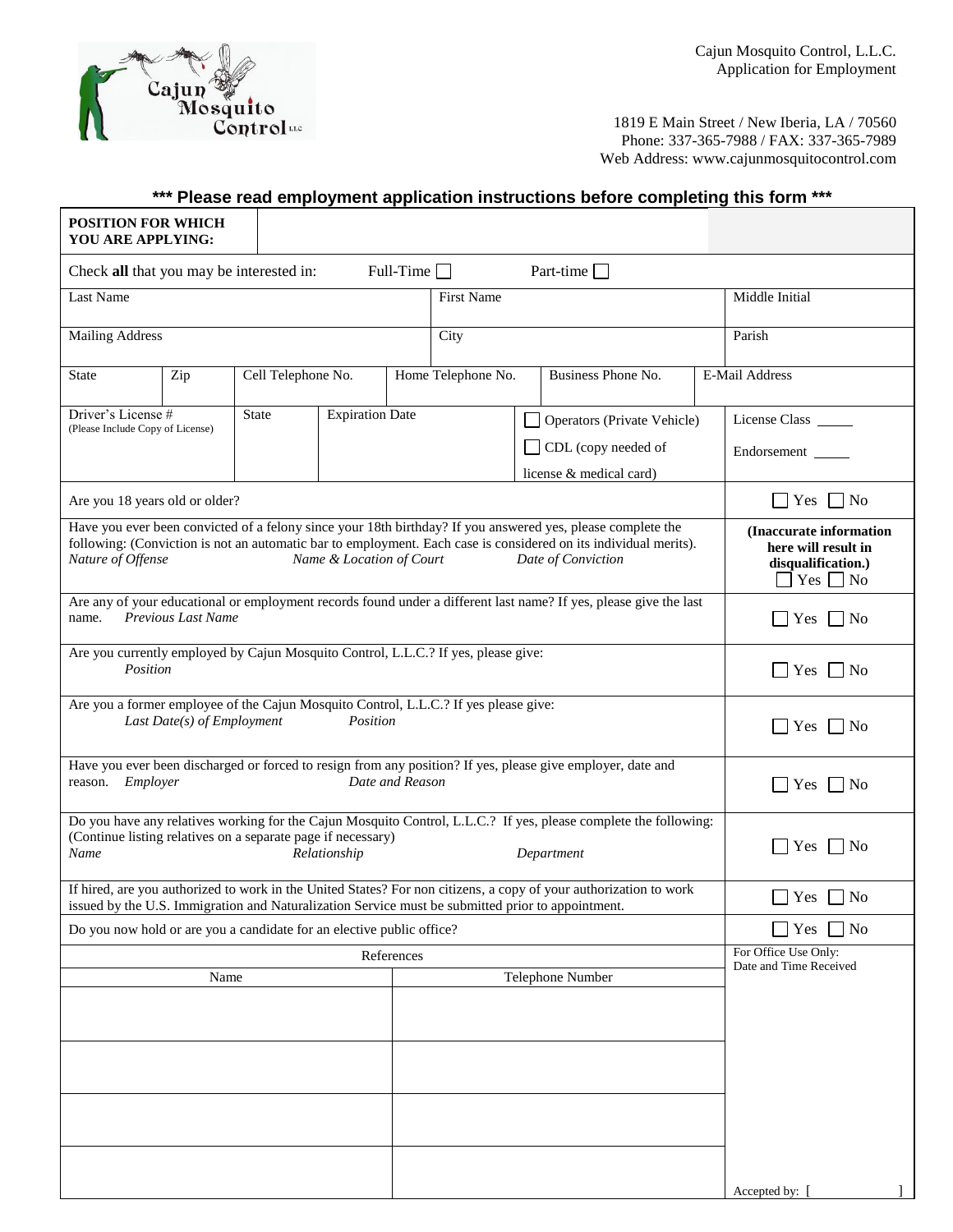| <b>EDUCATION AND TRAINING</b>                                                                                                                          |                                  |                                                           |                                                                                                                    |                            |                       |                                  |                     |                                   |  |
|--------------------------------------------------------------------------------------------------------------------------------------------------------|----------------------------------|-----------------------------------------------------------|--------------------------------------------------------------------------------------------------------------------|----------------------------|-----------------------|----------------------------------|---------------------|-----------------------------------|--|
| ELEMENTARY AND HIGH SCHOOL EDUCATION                                                                                                                   |                                  |                                                           |                                                                                                                    |                            |                       |                                  |                     |                                   |  |
| Highest Grade Completed (choose one)<br>$\Box$ 2 $\Box$ 3 $\Box$ 4<br>$\vert$ 5<br>$\vert$ 16<br>$\Box$ 8 $\Box$ 9 $\Box$ 10 $\Box$ 11 $\Box$ 12<br> 7 | a GED?                           | Did you graduate from High School or obtain<br><b>YES</b> | Name and Location of Last School Attended<br>(High School, Junior High or Elementary)<br>Name:<br>Location: ______ |                            |                       |                                  |                     |                                   |  |
| Indicate the number of courses completed in each subject:                                                                                              |                                  |                                                           |                                                                                                                    | Entomology                 |                       |                                  | Biology Bookkeeping |                                   |  |
|                                                                                                                                                        |                                  |                                                           |                                                                                                                    |                            |                       |                                  |                     |                                   |  |
| Chemistry ______ Similar Fields ________ Other                                                                                                         |                                  |                                                           |                                                                                                                    |                            |                       |                                  |                     |                                   |  |
| RELATED SPECIAL TRAINING (CORRESPONDENCE, BUSINESS, TRADES, VOCATIONAL, ARMED FORCES SCHOOLS, ETC.)<br>Dates Attended                                  |                                  |                                                           |                                                                                                                    |                            |                       |                                  |                     |                                   |  |
| Names and Locations of School                                                                                                                          | (Mo & Yr)<br>From<br>To          |                                                           |                                                                                                                    | Courses/Subjects Completed |                       | Credit<br>Hours                  |                     | Diplomas/Certificates<br>Received |  |
|                                                                                                                                                        |                                  |                                                           |                                                                                                                    |                            |                       |                                  |                     |                                   |  |
|                                                                                                                                                        |                                  |                                                           |                                                                                                                    |                            |                       |                                  |                     |                                   |  |
|                                                                                                                                                        |                                  |                                                           |                                                                                                                    |                            |                       |                                  |                     |                                   |  |
|                                                                                                                                                        |                                  |                                                           |                                                                                                                    |                            |                       |                                  |                     |                                   |  |
| **Must be from a recognized accredited school - Provide original transcript with initial application**                                                 |                                  |                                                           | COLLEGES AND UNIVERSITIES ATTENDED (UNDERGRADUATE & GRADUATE)                                                      |                            |                       |                                  |                     |                                   |  |
| Names and Locations of School(s)                                                                                                                       | Dates Attended<br>(Mo & Yr)      |                                                           |                                                                                                                    | Credit Hours               |                       | Type of Degree                   | Major               | Minor                             |  |
|                                                                                                                                                        | From                             | To                                                        |                                                                                                                    | Semester OR Quarter        | Earned<br>(e.g.BA/BS) |                                  |                     |                                   |  |
|                                                                                                                                                        |                                  |                                                           |                                                                                                                    |                            |                       |                                  |                     |                                   |  |
|                                                                                                                                                        |                                  |                                                           |                                                                                                                    |                            |                       |                                  |                     |                                   |  |
|                                                                                                                                                        |                                  |                                                           |                                                                                                                    |                            |                       |                                  |                     |                                   |  |
|                                                                                                                                                        |                                  |                                                           |                                                                                                                    |                            |                       |                                  |                     |                                   |  |
|                                                                                                                                                        |                                  |                                                           |                                                                                                                    |                            |                       |                                  |                     |                                   |  |
|                                                                                                                                                        |                                  |                                                           |                                                                                                                    |                            |                       |                                  |                     |                                   |  |
| Major <b>Undergraduate</b>                                                                                                                             | Credit Hours                     |                                                           | Major Graduate<br><b>College Subjects</b>                                                                          |                            | <b>Credit Hours</b>   |                                  |                     |                                   |  |
| <b>College Subjects</b>                                                                                                                                | <b>OR</b><br>Semester<br>Quarter |                                                           |                                                                                                                    |                            |                       | <b>OR</b><br>Semester<br>Quarter |                     |                                   |  |
|                                                                                                                                                        |                                  |                                                           |                                                                                                                    |                            |                       |                                  |                     |                                   |  |
|                                                                                                                                                        |                                  |                                                           |                                                                                                                    |                            |                       |                                  |                     |                                   |  |
|                                                                                                                                                        |                                  |                                                           |                                                                                                                    |                            |                       |                                  |                     |                                   |  |
|                                                                                                                                                        |                                  |                                                           |                                                                                                                    |                            |                       |                                  |                     |                                   |  |
| <b>RELATED LICENSES</b> (provide current original)                                                                                                     |                                  |                                                           |                                                                                                                    |                            |                       |                                  |                     |                                   |  |
| Professional License Issued By                                                                                                                         | Field/Trade Specialization       |                                                           | License Number                                                                                                     |                            | Issue<br>Date         | Expiration<br>Date               |                     |                                   |  |
|                                                                                                                                                        |                                  |                                                           |                                                                                                                    |                            |                       |                                  |                     |                                   |  |
|                                                                                                                                                        |                                  |                                                           |                                                                                                                    |                            |                       |                                  |                     |                                   |  |
|                                                                                                                                                        |                                  |                                                           |                                                                                                                    |                            |                       |                                  |                     |                                   |  |
| <b>SKILLS</b>                                                                                                                                          |                                  |                                                           |                                                                                                                    |                            |                       |                                  |                     |                                   |  |
| $\Box$ Excel<br>$\Box$ Other software<br>$\Box$ Lotus<br>Languages spoken and<br>$\Box$ Access<br>written FLUENTLY                                     |                                  |                                                           |                                                                                                                    |                            |                       |                                  |                     |                                   |  |
| $\Box$ PowerPoint<br>$\Box$ Word<br>□ WordPerfect                                                                                                      |                                  |                                                           |                                                                                                                    |                            |                       |                                  |                     |                                   |  |
|                                                                                                                                                        | $\Box$ Typing ____wpm            |                                                           |                                                                                                                    |                            |                       |                                  |                     |                                   |  |
| Also include specific software experience in your job descriptions.                                                                                    |                                  |                                                           |                                                                                                                    |                            |                       |                                  |                     |                                   |  |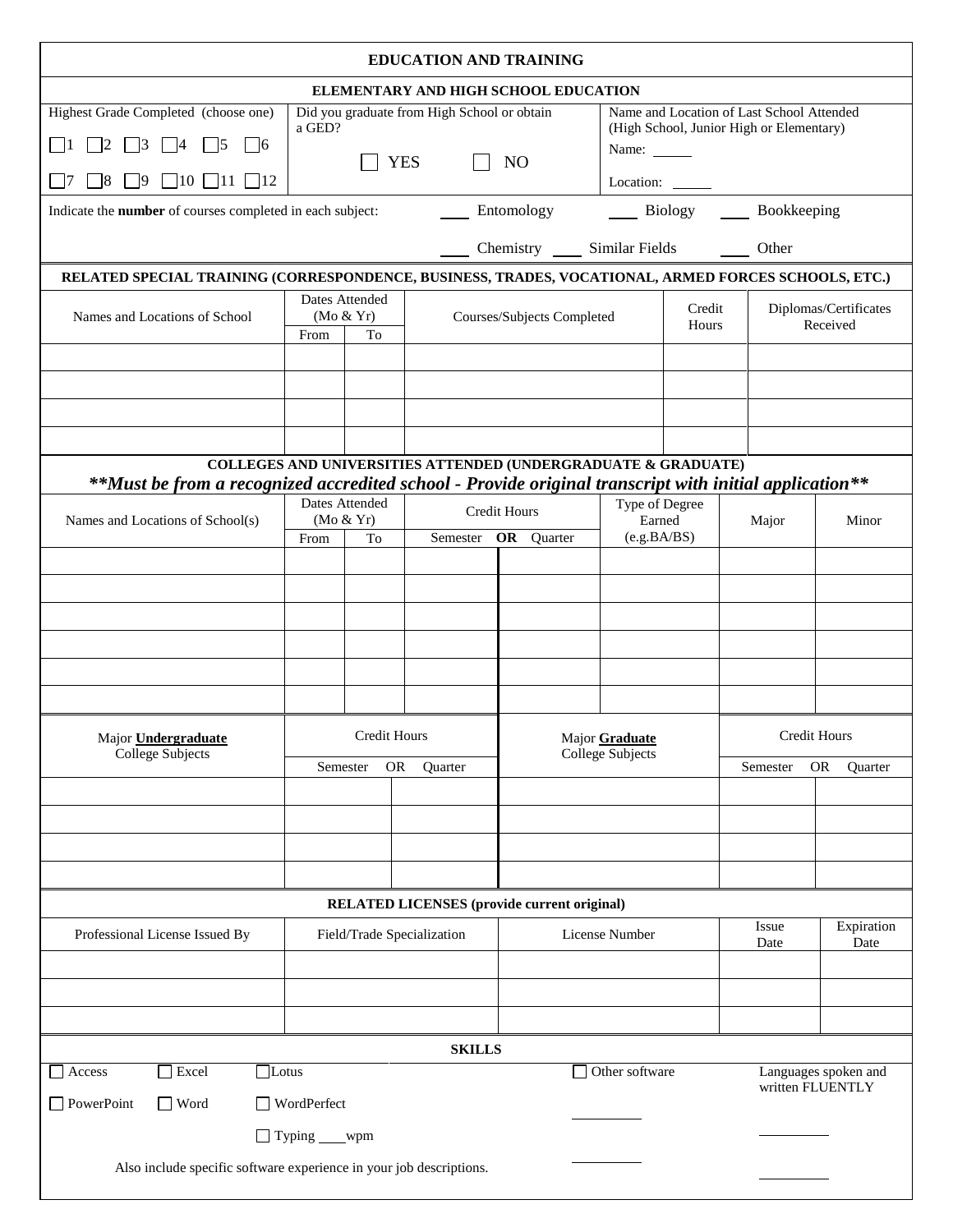| <b>EMPLOYMENT HISTORY</b>                                          |                                                       |                                          |  |                                                                 |                  |  |  |  |  |
|--------------------------------------------------------------------|-------------------------------------------------------|------------------------------------------|--|-----------------------------------------------------------------|------------------|--|--|--|--|
| <b>YES</b><br>$_{\rm NO}$<br>May we contact your present employer? |                                                       |                                          |  |                                                                 |                  |  |  |  |  |
|                                                                    | <b>Starting Date</b><br>month / day / year            | <b>Ending Date</b><br>month / day / year |  | Employer/Company Name and address (city and state are required) |                  |  |  |  |  |
|                                                                    | Paid Work<br>Volunteer                                | Hours per Week                           |  | Name & Title of Immediate Supervisor                            | Telephone Number |  |  |  |  |
|                                                                    | Reason for Leaving                                    |                                          |  |                                                                 |                  |  |  |  |  |
|                                                                    | Title of Position Held                                |                                          |  | Number & Job Title of Employees you Supervised                  |                  |  |  |  |  |
|                                                                    | Describe job responsibilities in order of importance: |                                          |  |                                                                 |                  |  |  |  |  |
|                                                                    |                                                       |                                          |  |                                                                 |                  |  |  |  |  |
|                                                                    |                                                       |                                          |  |                                                                 |                  |  |  |  |  |
|                                                                    |                                                       |                                          |  |                                                                 |                  |  |  |  |  |
|                                                                    |                                                       |                                          |  |                                                                 |                  |  |  |  |  |
|                                                                    |                                                       |                                          |  |                                                                 |                  |  |  |  |  |
|                                                                    |                                                       |                                          |  |                                                                 |                  |  |  |  |  |
|                                                                    |                                                       |                                          |  |                                                                 |                  |  |  |  |  |
|                                                                    |                                                       |                                          |  |                                                                 |                  |  |  |  |  |
|                                                                    |                                                       |                                          |  |                                                                 |                  |  |  |  |  |
|                                                                    |                                                       |                                          |  |                                                                 |                  |  |  |  |  |
|                                                                    | <b>Starting Date</b>                                  | <b>Ending Date</b>                       |  | Employer/Company Name and address (city and state are required) |                  |  |  |  |  |
|                                                                    | month / day / year                                    | month / day / year                       |  |                                                                 |                  |  |  |  |  |
| Paid Work                                                          | Volunteer<br>$\begin{array}{c} \hline \end{array}$    | Hours per Week                           |  | Name & Title of Immediate Supervisor                            | Telephone Number |  |  |  |  |
|                                                                    | Reason for Leaving                                    |                                          |  |                                                                 |                  |  |  |  |  |
|                                                                    | Title of Position Held                                |                                          |  | Number & Job Title of Employees you Supervised                  |                  |  |  |  |  |
| Describe job responsibilities in order of importance:              |                                                       |                                          |  |                                                                 |                  |  |  |  |  |
|                                                                    |                                                       |                                          |  |                                                                 |                  |  |  |  |  |
|                                                                    |                                                       |                                          |  |                                                                 |                  |  |  |  |  |
|                                                                    |                                                       |                                          |  |                                                                 |                  |  |  |  |  |
|                                                                    |                                                       |                                          |  |                                                                 |                  |  |  |  |  |
|                                                                    |                                                       |                                          |  |                                                                 |                  |  |  |  |  |
|                                                                    |                                                       |                                          |  |                                                                 |                  |  |  |  |  |
|                                                                    |                                                       |                                          |  |                                                                 |                  |  |  |  |  |
|                                                                    |                                                       |                                          |  |                                                                 |                  |  |  |  |  |
|                                                                    |                                                       |                                          |  |                                                                 |                  |  |  |  |  |
|                                                                    |                                                       |                                          |  |                                                                 |                  |  |  |  |  |
|                                                                    |                                                       |                                          |  |                                                                 |                  |  |  |  |  |